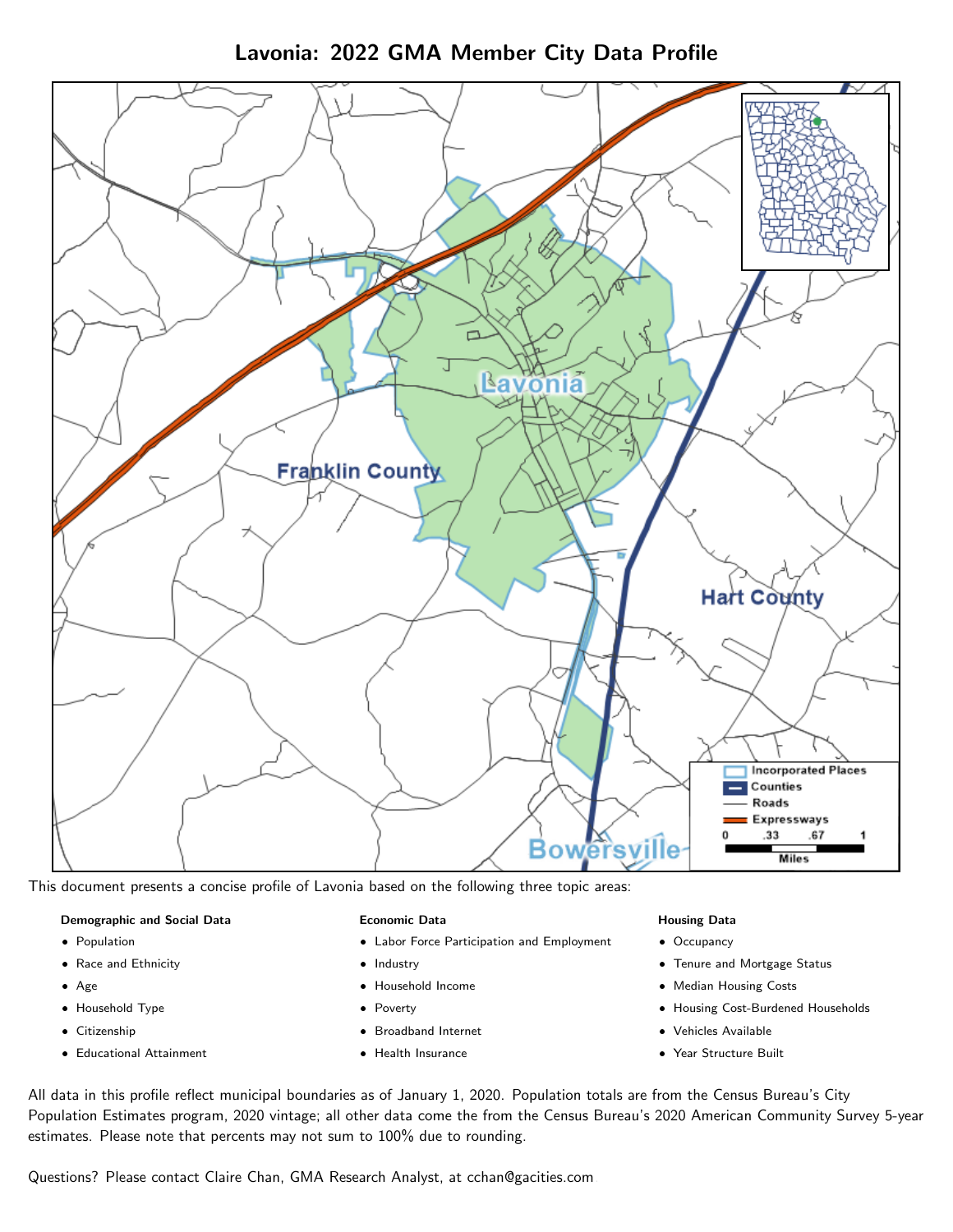# Lavonia: Demographic and Social





**Citizenship** 



#### Race and Ethnicity



Source: U.S. Census Bureau, City Population Estimates, 2020 vintage Source: American Community Survey, 2020 5-year estimates, table B03002

# Household Type



Source: American Community Survey, 2020 5-year estimates, table B01001 Source: American Community Survey, 2020 5-year estimates, table B11001

#### Educational Attainment



Source: American Community Survey, 2020 5-year estimates, table B05002 Source: American Community Survey, 2020 5-year estimates, table B15002

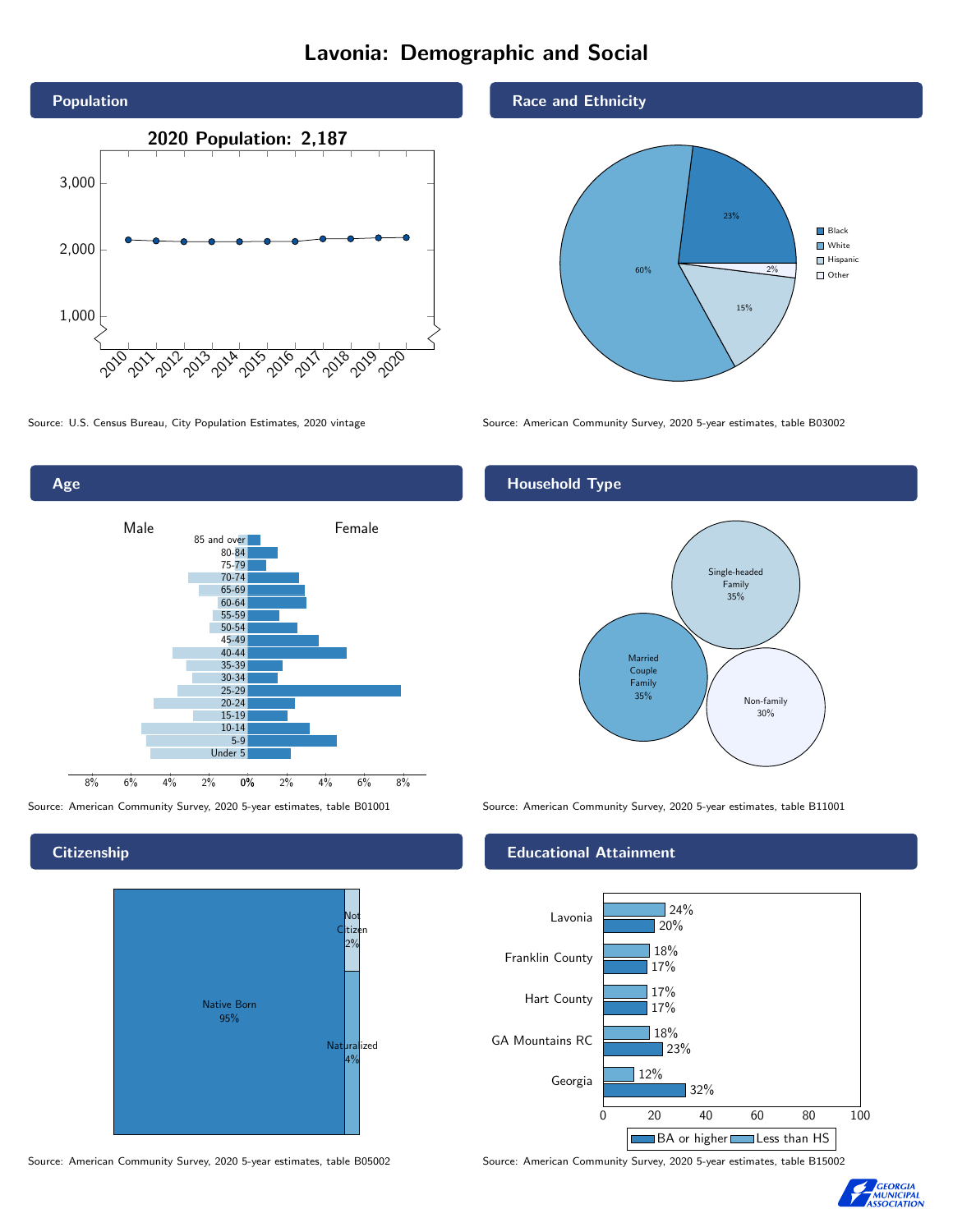# Lavonia: Economic



# 54% 41% 5% Civilian Employed ■ Not in Labor force **Unemployed**

Source: American Community Survey, 2020 5-year estimates, table B23001 Note: Unemployment rate is based upon the civilian labor force.

# Industry

| Agriculture, forestry, fishing and hunting, and mining      | $1\%$ |
|-------------------------------------------------------------|-------|
| Construction                                                | 13%   |
| Manufacturing                                               | 25%   |
| <b>Wholesale Trade</b>                                      | $1\%$ |
| Retail Trade                                                | 6%    |
| Transportation and warehousing, and utilities               | $1\%$ |
| Information                                                 | $0\%$ |
| Finance and insurance, real estate, rental, leasing         | 3%    |
| Professional, scientific, mgt, administrative, waste mgt    | $2\%$ |
| Educational services, and health care and social assistance | 19%   |
| Arts, entertainment, recreation, accommodation, food        | 22%   |
| service                                                     |       |
| Other services, except public administration                | $2\%$ |
| Public administration                                       | $2\%$ |

Source: American Community Survey, 2020 5-year estimates, table C24030



Source: American Community Survey, 2020 5-year estimates, tables B19013 and B19025 Source: American Community Survey, 2020 5-year estimates, table B17010



#### Source: American Community Survey, 2020 5-year estimates, table B28002 Source: American Community Survey, 2020 5-year estimates, table B18135

# Poverty



## Health Insurance